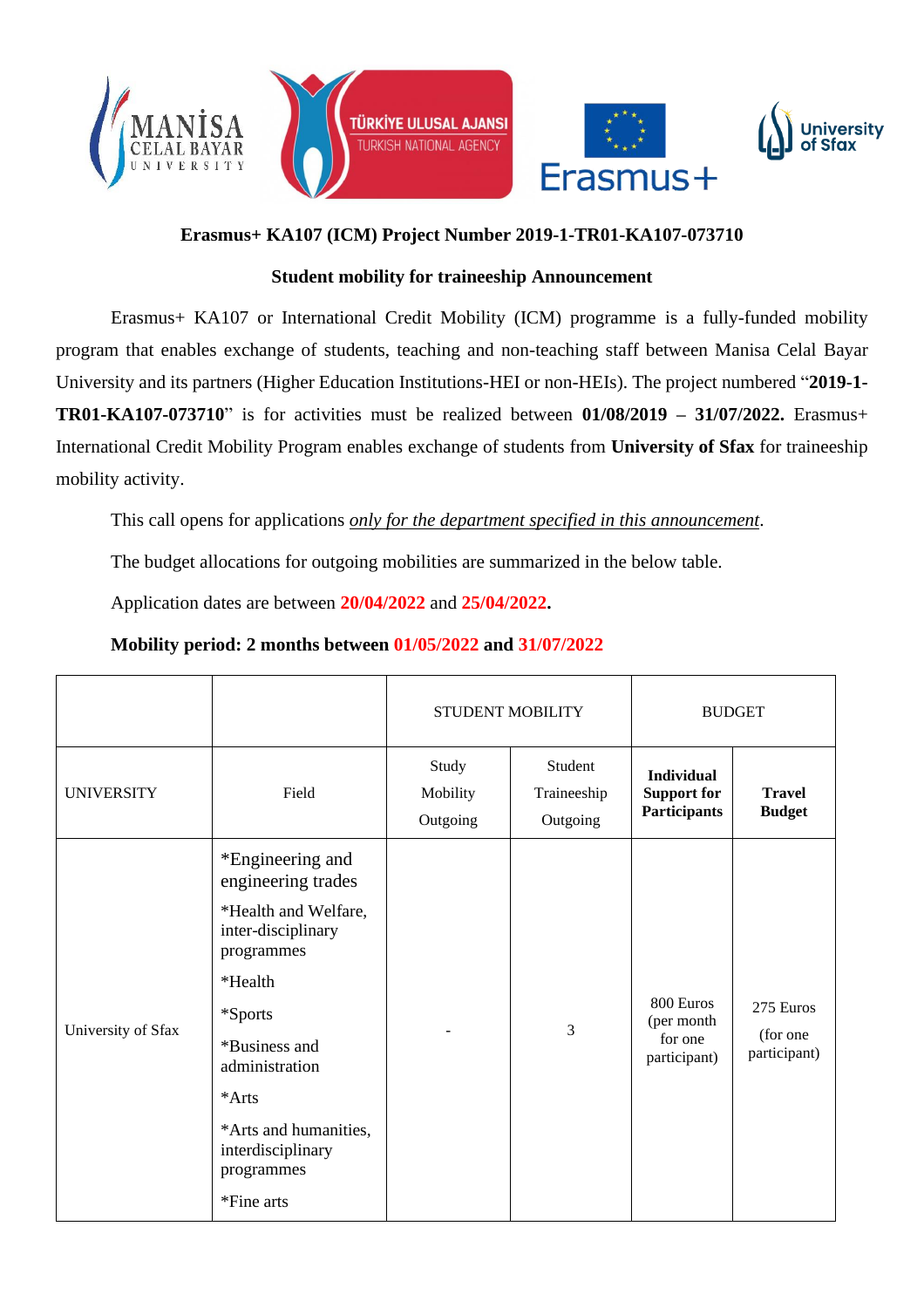| TOTAI<br>`UAL | 5.625.00 Euros |  |  |  |
|---------------|----------------|--|--|--|
|---------------|----------------|--|--|--|

Students will receive a travel support, which is calculated based on the distance between participants' place of residence and place of activity.

See Distance Calculator for further information ([http://ec.europa.eu/programmes/erasmus](http://ec.europa.eu/programmes/erasmus-plus/tools/distance_en.htm)[plus/tools/distance\\_en.htm](http://ec.europa.eu/programmes/erasmus-plus/tools/distance_en.htm)).

#### **Travel grant will be paid before mobility.**

### **IMPORTANT NOTES:**

**1) All participants should abide by the allocated budget constrains since no extra funding is available.**

**2) The travel budget is calculated according to the travel calculator and even if the ticket fare exceeds the travel support amount, no extra funding can be granted to the participants.**

#### **APPLICATIONS, EVALUATION AND SELECTION FOR STUDENTS**

#### **Student Training Mobility**

**1)** During the application the student must have a cumulative grade point average (CGPA) in the program they are enrolled in. Students that are studying in Basic English Department cannot apply to the program due to the fact that they do not have a cumulative grade point average (CGPA). By the last day for application, students who have cumulative grade point average (CGPA) of 12/20 (for undergraduates), 14/20 (for graduates) can apply to the program.

**2)** For students to receive an ICM grant, they need to spend a total of 2 months (60 days) in the host university.

**3)** Students who benefited from Erasmus+ study and/or internship programs or other mobility programs offered by the university will receive 10pts penalty in their ICM placement points for each time they took part in a mobility program. For one mobility program 10pts, for two mobility programs 20pts, for three mobility programs 30pts penalty will be applied.

**4)** Disabled students who can document their disability with a medical report will receive 10pts.

**5)** Participation in Erasmus programme in the country of nationality is subject to a 10pt penalty.

**6)** 80% of the grant is paid before mobility. The remaining 20% is paid upon successful completion of the program which is required to be documented by the student.

**7)** Evaluation of the applicants: Cumulative grade point average: **50%**

Foreign language: **50%**

Previous participation in Erasmus+ programs (per mobility): **-10pts**

Disabled students: **+10pts**

Participation in country of nationality: **-10pts**